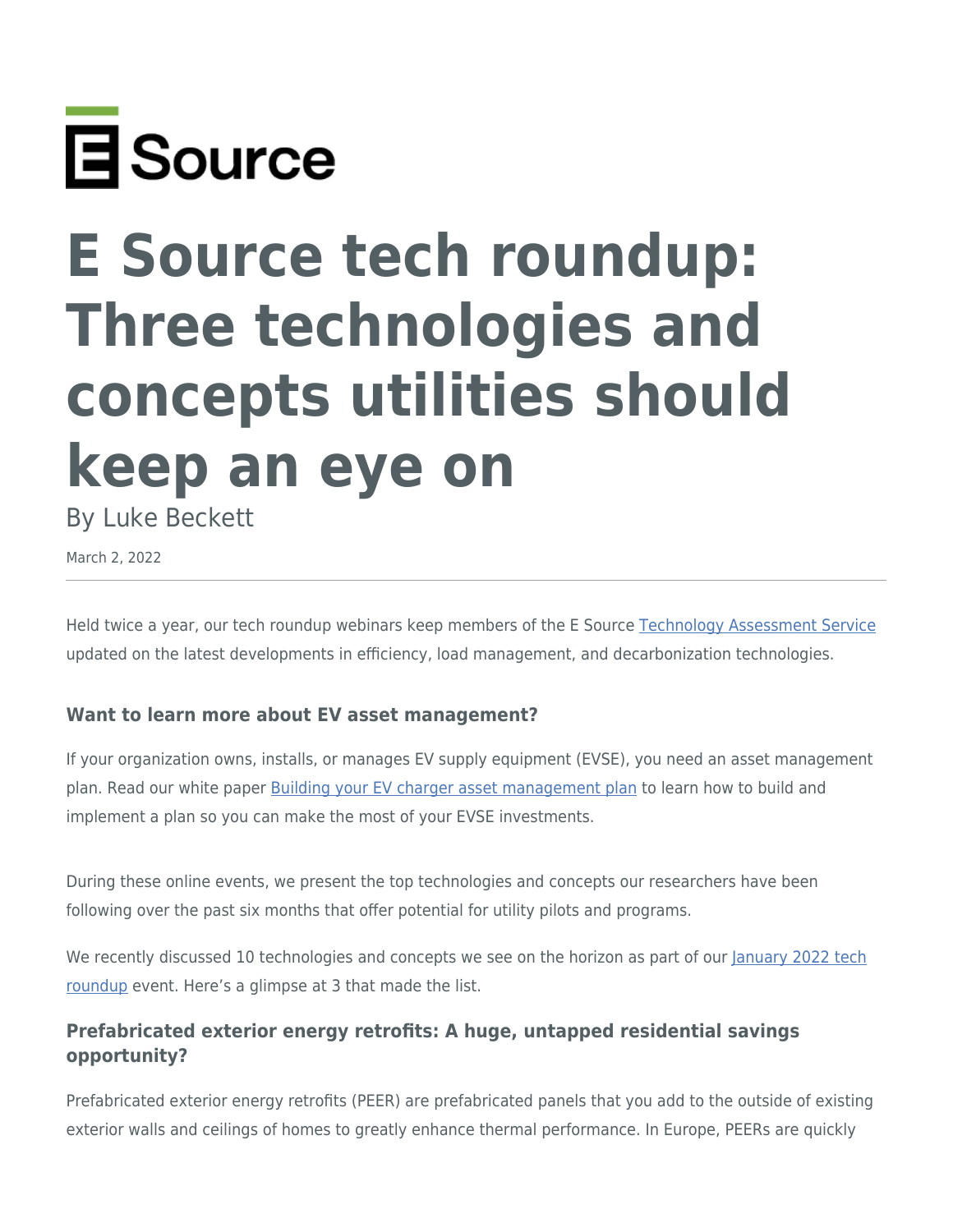becoming an important technology for enabling deep energy retrofits of existing building stock, demonstrating great energy savings potential. PEERs are often sold alongside comprehensive HVAC and roof-top solar upgrades. But we've only seen a small handful of demonstration sites and pilots for this promising approach in the US and Canada.

#### **A home awaiting upgrades**



Their high demonstrated savings potential, cost-effectiveness for low-rise multifamily housing, and alignment with utility programs for low- and moderate-income (LMI) customers, make PEERs one of the most promising emerging savings opportunities for utility pilots. Benefits of PEERs demonstrated in early US and Canadian pilots include:

- Building energy savings of 60% to 80% when paired with complementary HVAC and building measures
- Partial or full elimination of customer energy bills in low-rise multifamily housing when paired with rooftop solar and HVAC measures
- Low panel costs—\$7 to \$16 per square foot
- Alignment with utility LMI programs in that these customers are overrepresented in multifamily housing and building-shell quality tends to be lower for disadvantaged customers
- An increase in R-value of 10 to 20 points
- An increase of more that 80% in airtightness and normalized leakage area
- A decreas of more than 70% in thermal energy demand intensity and wall heat loss

Despite impressive savings potential in early pilots, the market for PEERs in the US and Canada is nascent. Utility pilot goals should focus on:

- Further establishing costs, savings, and installation processes
- Building case studies for demonstrating performance metrics to homeowners
- Establishing strategies for addressing limited panel manufacturing capabilities and contractor and inspector knowledge

## **Active managed EV charging: Is it right for you?**

Compared to passive time-of-use or behavioral EV charging programs, active managed charging allows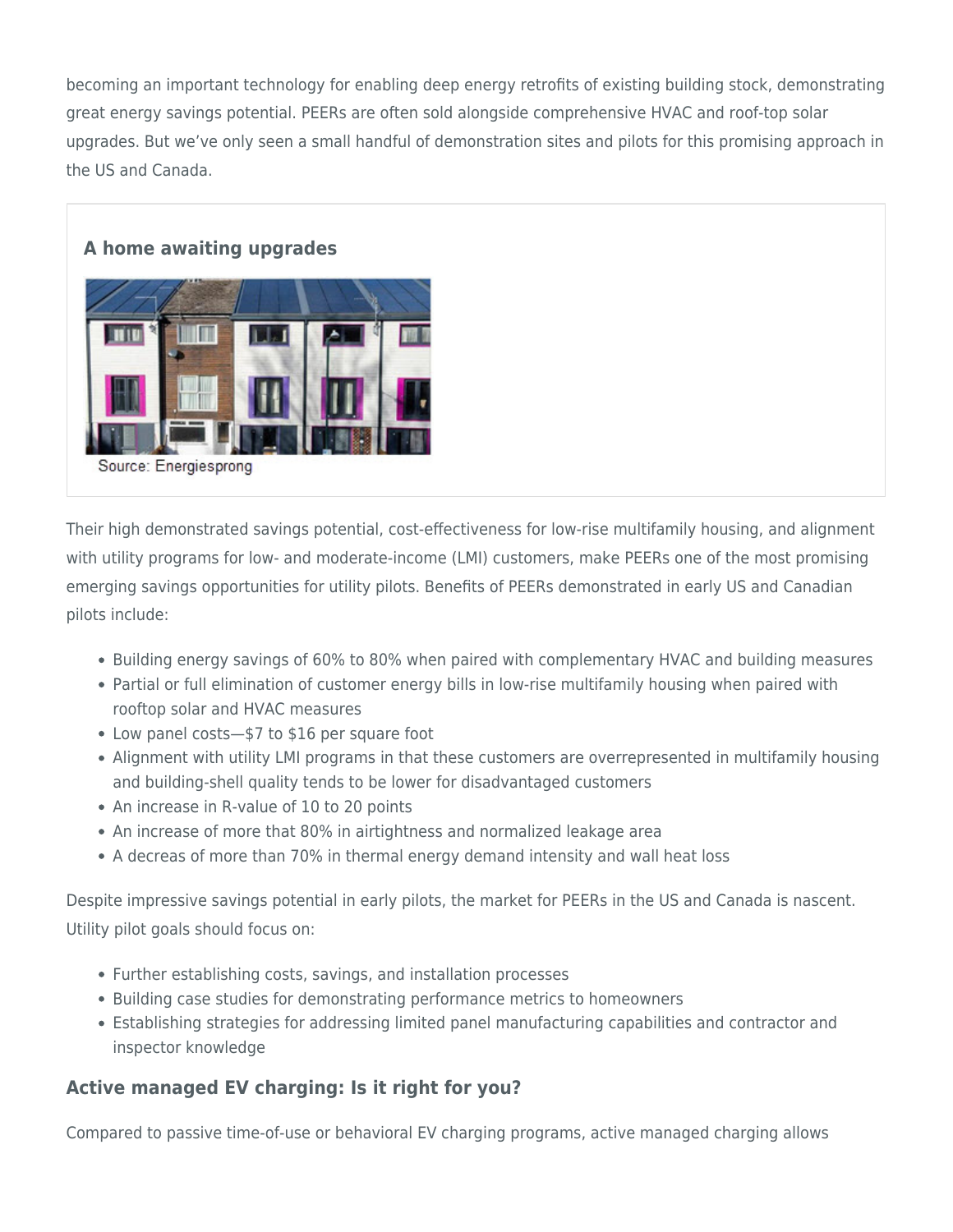utilities to take control of EV charging loads. These programs come in different flavors—from bring-your-owncharger programs that slow charging demand during peak events to programs that cover installation costs for purchasing preprogrammed chargers from the utility. According to the Smart Electric Power Alliance's [State of](https://sepapower.org/resource/the-state-of-managed-charging-in-2021/) [Managed Charging in 2021](https://sepapower.org/resource/the-state-of-managed-charging-in-2021/) report, 29 utility programs exist with active control through EV supply equipment, up from 17 in 2019.

As more utilities launch active managed charging programs, evaluation reports are revealing interesting insights:

- Wide variances in EV charger availability and connectivity during peak events is leading to challenges for proving these programs' effectiveness for peak demand reduction at scale.
- Some pilots indicated minimal impacts to system peak in terms of additional load or potential demandresponse savings.
- Limited numbers of customers are charging during peak events because planned demand-response events are incentivizing them to avoid on-peak charging.
- Implementation costs and the ability to produce reliable cost-benefit analyses for active managed charging programs remain highly uncertain because of the lack of scale.

As utilities consider active managed charging programs for their EV portfolio, these evaluations suggest that:

- Passive managed charging should be your first step because these programs can produce similar outcomes for peak load reduction and are more hands-off for utilities.
- Customers are likely to require subsidized up-front costs for enabled EV supply equipment. And while these incentives are common in active managed charging programs, we'll likely need more customer incentives to properly install, manage, and maintain equipment.
- Justifying these costs will require a strong understanding of your territory's vehicle mix, differences in onboard power draws by vehicle and charger type, and your customers' preferences for charging scheduling.
- Local load conditions will considerably affect the necessity for active managed charging programs. It will be important to coordinate program timelines and resources with expected local distribution system impacts.

## **Thin quadruple-paned windows:The biggest window technology development in 2021?**

In November 2021, the US General Services Administration and the National Renewable Energy Laboratory published their joint study on [Lightweight Quad-Pane Windows,](https://www.gsa.gov/governmentwide-initiatives/climate-action-and-sustainability/emerging-building-technologies/published-findings/building-envelope/lightweight-quadpane-windows) also known as thin quadruple-paned windows (**figure 1**). The researchers found that thin quadruple-paned windows saved 19% to 33% in HVAC energy compared with high-performance double-paned windows, despite less than a 10% increase in costs per square foot. Across climate zones in the US and Canada, these findings suggest an average payback period of 1.8 years.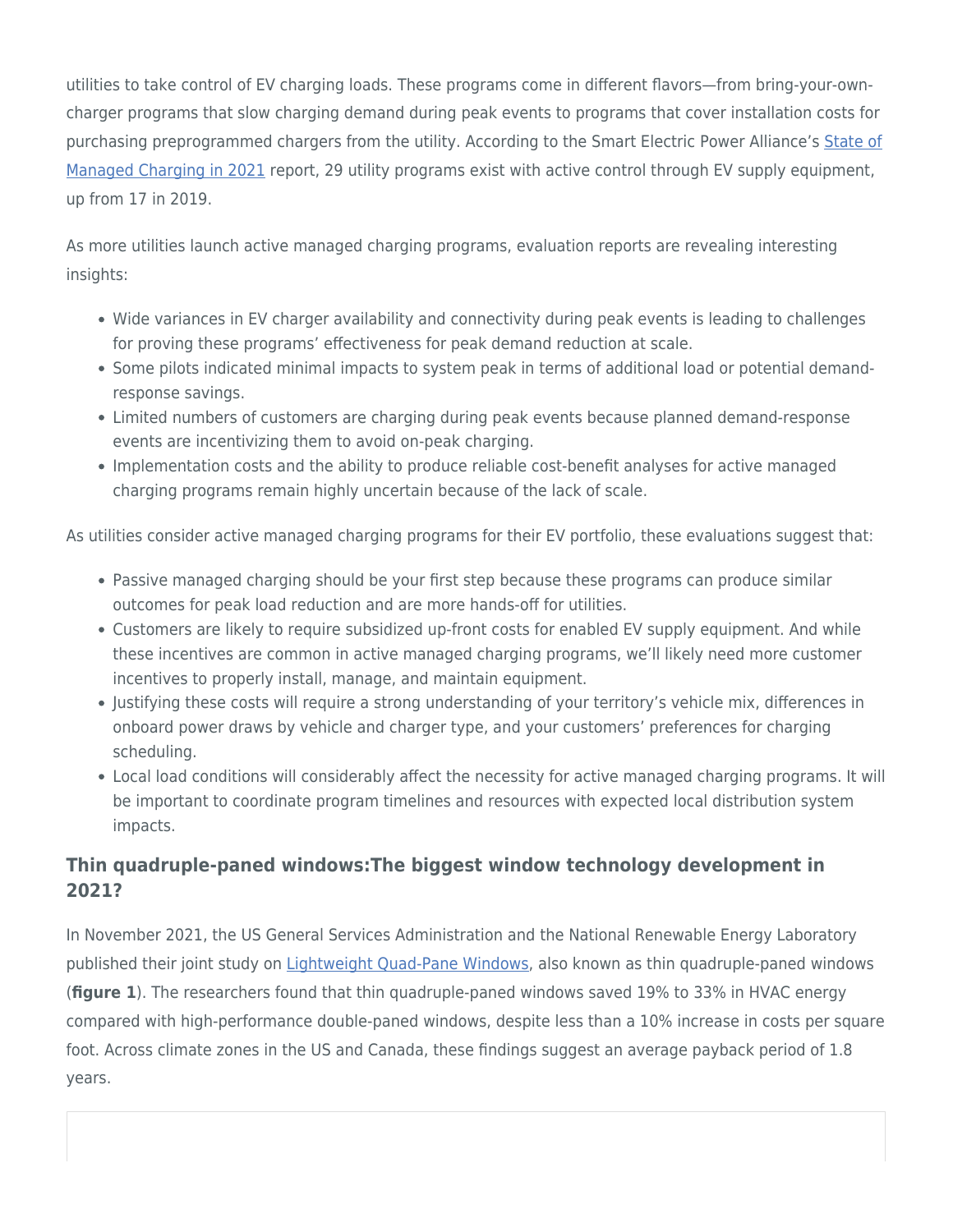## **Figure 1: Cutaway view of a quadruple-paned window**

This view of a quadruple-paned window shows the two thin panes in the middle of two outside panes with gaps between each one.



Source: Kosol Kiatreungwattana, US General Services Administration

These are impressive results, but keep in mind that this is just one evaluation study. More research and evaluations are needed to prove the savings potential, ideal applications, and market-development barriers. But if these findings hold true, thin quads represent a promising measure to pilot for window incentive programs. In fact, they may leapfrog thin triple-paned windows because they provide upgraded window